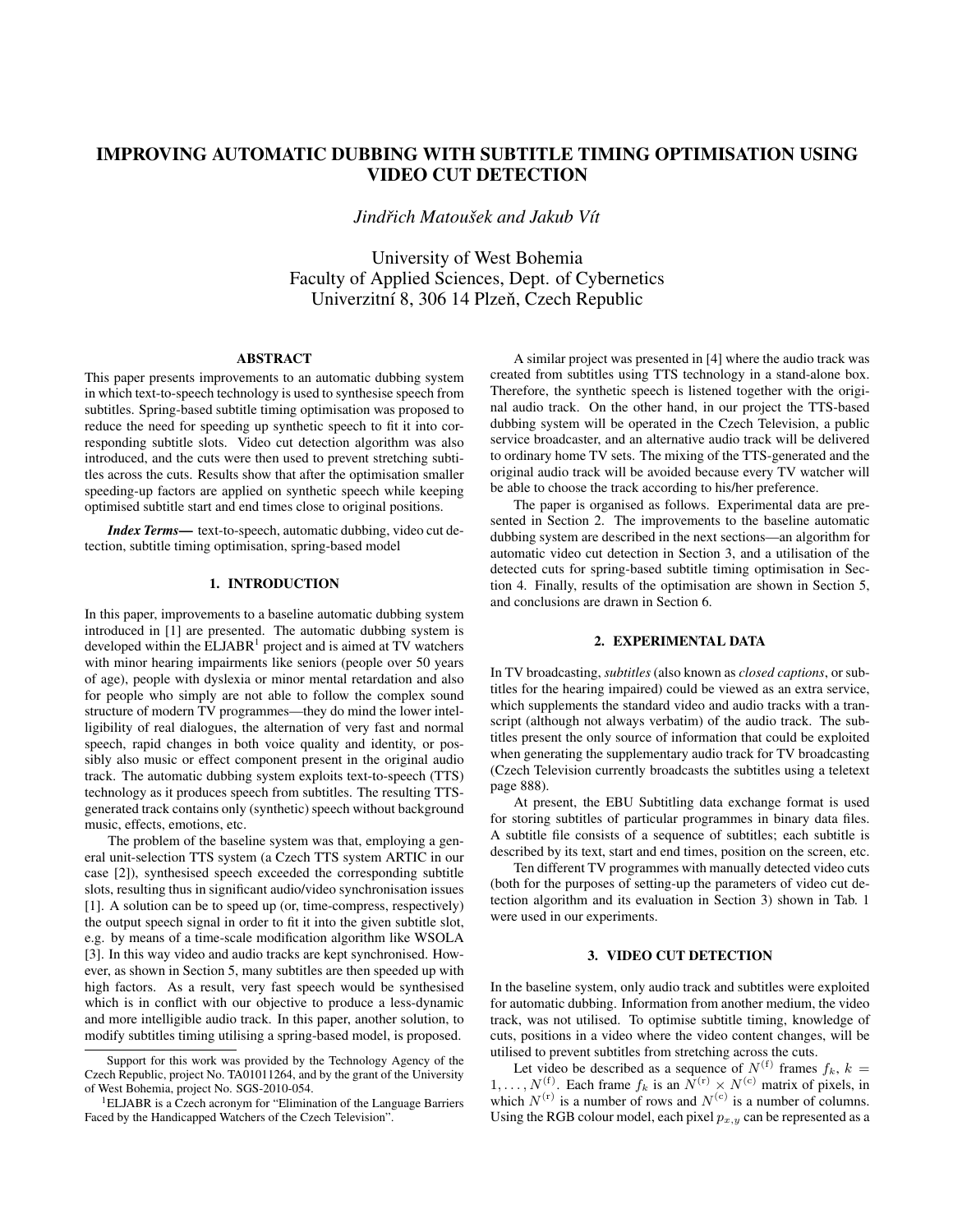Table 1. List of TV programmes (movies in our case) used in our experiments. The superscripts stand for genres (according to IMDb): action  $(1)$ , adventure  $(2)$ , animation  $(3)$ , documentary  $(4)$ , drama  $(5)$ , fantasy  $(6)$ , history  $(7)$ , sci-fi  $(8)$ , thriller  $(9)$ , western  $(10)$ . The columns denote title, ID, number of subtitles, subtitle time in minutes, and number of cuts.

| Title                                    | <b>ID</b>        | $#$ stl. | Stl. time | # cuts |
|------------------------------------------|------------------|----------|-----------|--------|
| 12 Angry Men <sup>5</sup>                | <b>P01</b>       | 1304     | 75        | 357    |
| $300^{1,6,7}$                            | P <sub>02</sub>  | 938      | 35        | 1502   |
| The Fifth Element <sup>1,8,9</sup>       | P <sub>0</sub> 3 | 1022     | 41        | 2388   |
| Frona <sup>5</sup>                       | P <sub>04</sub>  | 903      | 42        | 651    |
| Futurama: Bender's Game <sup>3,2,1</sup> | P <sub>05</sub>  | 1148     | 53        | 1181   |
| Gran Torino <sup>5</sup>                 | P <sub>06</sub>  | 1360     | 55        | 1357   |
| Once Upon a Time in the West $10$        | <b>P07</b>       | 749      | 27        | 1364   |
| Pirates of the Caribbean $I^{1,2,6}$     | <b>P08</b>       | 1174     | 50        | 2697   |
| Planet Earth (Episode $2)^4$             | P <sub>09</sub>  | 333      | 15        | 369    |
| X-Men: First Class <sup>1,2</sup>        | P <sub>10</sub>  | 1250     | 49        | 2315   |
| Total                                    |                  | 10181    | 442       | 14181  |

combination of the RGB components. In our experiments, different weights were used to compensate for the different effect of the RGB components on the human eye [5]

$$
p_{x,y} = 0.3R_{x,y} + 0.59G_{x,y} + 0.11B_{x,y}, \tag{1}
$$

where  $R_{x,y}$ ,  $G_{x,y}$ , and  $B_{x,y}$  are the values of each component for pixel  $p_{x,y}$ , i.e. for pixel with  $(x, y)$  coordinates. To indicate a pixel of a concrete frame  $f_k$ , the notation  $p_{x,y}^{(k)}$  will be used hereafter.

Two-phase cut detection algorithm was utilised. Firstly, in the *scoring phase*, each pair of consecutive video frames is given a score that represents the similarity/dissimilarity between these two frames. Then, in a *decision phase*, all previously calculated scores are evaluated and a cut is detected if the score is considered high.

#### 3.1. Scoring Phase

Two *scoring methods* were used in our experiments:

Sum of absolute differences (SAD). Consecutive frames  $f_k$  and  $f_{k-1}$  are compared pixel by pixel, summing up the absolute values of the differences of each two corresponding pixels

$$
SAD_k = \sum_{x=1}^{N^{(r)}} \sum_{y=1}^{N^{(c)}} \left| p_{x,y}^{(k)} - p_{x,y}^{(k-1)} \right|, \qquad k = 2, \dots, N^{(f)}. \quad (2)
$$

Histogram differences (HD). A colour histogram is a representation of the distribution of colours in a frame, i.e. a colour histogram represents the number of pixels that have colours in each of a fixed list of colour ranges, that span the frame's colour space. In our case, a histogram can be viewed as a function, or a table,  $h^{(i)}$  that counts the number of pixels that have colour in each of the fixed colour ranges (known as bins). Thus, if we let  $N^{(b)}$  be the total number of bins, the histogram  $h^{(i)}$  meets the following conditions:

$$
N^{(r)} \cdot N^{(c)} = \sum_{i=1}^{N^{(b)}} h^{(i)}, \tag{3}
$$

where  $N^{(r)} \cdot N^{(c)}$  is the number of pixels in each frame. The HD scoring method detects how much the distribution of colours

changed from frame to frame as it computes the difference between the histograms  $h_k^{(i)}$  of two consecutive frames  $f_k$  and  $f_{k-1}$ 

$$
HD_k^{(i)} = h_k^{(i)} - h_{k-1}^{(i)}, \qquad i = 1, \dots, N^{(b)}, k = 2, \dots, N^{(f)}.
$$
\n(4)

A single value

$$
HD_k = \sum_{i=1}^{N^{(b)}} |h_k^{(i)} - h_{k-1}^{(i)}|
$$
 (5)

can then represent a rate of colour distribution change between two consecutive frames.

## 3.2. Decision Phase

In the *decision phase*, a *threshold-based method*, in which the scores between each consecutive frames are compared to a threshold, was employed. If the score is higher than the threshold, a cut is declared. In order to adapt the threshold to the properties of the current frames  $f_k$  and  $f_{k-1}$  and their neighbours in a video, the context of  $2N^{(n)}$ frames with scores  $s_k$  (SAD or HD)

$$
C_k = s_{k-N^{(n)}}, \dots, s_{k-1}, s_{k+1}, \dots, s_{k+N^{(n)}} \tag{6}
$$

was used.

Now, the cut detection algorithm can be introduced:

- 1. For each frame  $f_k$ ,  $k = N^{(n)} + 1, ..., N^{(f)} N^{(n)}$ , a vector  $C_k$  of scores for the neighbouring frames is computed.
- 2. The following rules are applied to the score  $s_k$  of the current frame  $f_k$  and to the neighbouring scores in  $C_k$ :

$$
s_k > T_1 \tag{7}
$$

$$
\max\{C_k\} < T_2 \cdot s_k \tag{8}
$$

$$
\arg\{C_k\} < T_3 \cdot s_k,\tag{9}
$$

where  $\max\{C_k\}$  and  $\max\{C_k\}$  are maximum and average scores, respectively.

3. If all rules are satisfied, a cut is declared to be between frames  $f_k$  and  $f_{k-1}$ .

 $T_1, T_2,$  and  $T_3$  are thresholds. They must be determined for each score  $s_k$  (i.e.  $SAD$  and  $HD$ ) separately. Thresholds values used in our experiments were determined by a grid-search algorithm within 5-fold cross-validation using 80 % of all frames from each movie in Table 1. As shown in Tab. 2, the values are relatively stable over the runs of cross-validation. The best results were achieved for context size  $N^{(n)} = 7$  or 8.

Table 2. Thresholds values for SAD score.

| Score | mnn    | max    | avg.   | std.  |
|-------|--------|--------|--------|-------|
| Tı    | 12.500 | 12.688 | 12.538 | 0.084 |
| $T_2$ | 0.669  | 0.686  | 0.675  | 0.007 |
| $T_3$ | 0.548  | 0.514  | 0.529  | 0.016 |

#### 3.3. Cut Detection Results

The following three measures can be used to measure the quality of a cut detection algorithm (see e.g. [6]):

• *Recall* is the probability that an existing cut will be detected:

$$
V = \frac{C}{C+M} \tag{10}
$$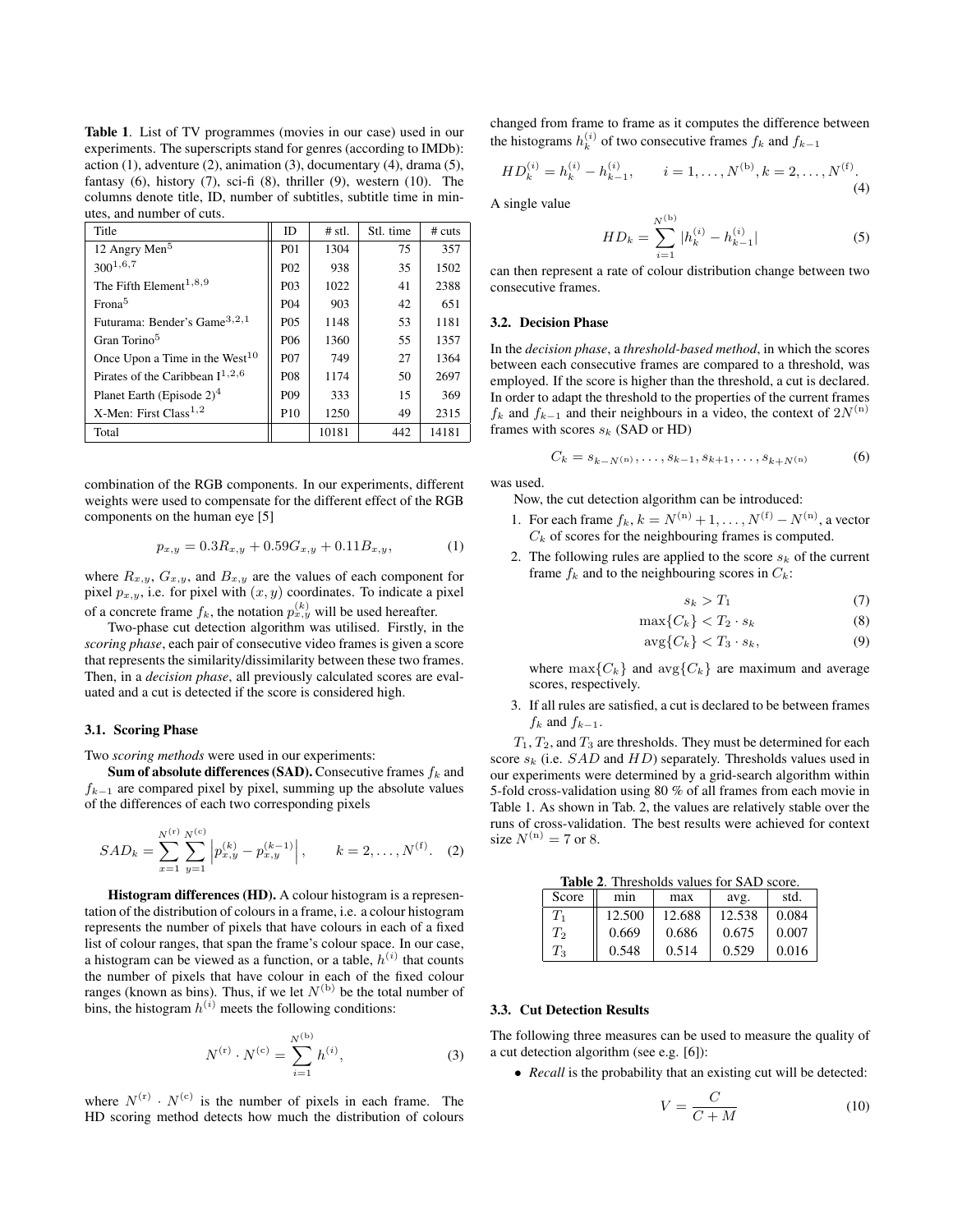• *Precision* is the probability that an assumed cut is in fact a cut:

$$
P = \frac{C}{C + F} \tag{11}
$$

• *F1* is a combined measure that results in high value if, and only if, both precision and recall result in high values:

$$
F1 = \frac{2 \cdot P \cdot V}{P + V} \tag{12}
$$

The symbols stand for: C, the number of correctly detected cuts ("correct hits"),  $M$ , the number of not detected cuts ("missed hits") and  $F$ , the number of falsely detected cuts ("false hits"). Five-fold cross-validation was performed using different partitions of cuts into training (80 %) and testing (20 %) data, and the validation results averaged over the rounds are shown in the upper part of Table 3. Cut detection results for each movie are given in the lower part of Table 3.

Table 3. Overall cut detection results averaged over the runs of 5 fold cross-validation (upper table) and results for each movie using  $SAD|HD$  combination (lower table).

| Score            |                   | $\mathcal{C}$ | M     | F               | V     | $\boldsymbol{P}$ | F1    |
|------------------|-------------------|---------------|-------|-----------------|-------|------------------|-------|
| HD               |                   | 2747          | 157   | 103             | 0.946 | 0.964            | 0.955 |
| SAD              |                   | 2788          | 107   | 42              | 0.963 | 0.985            | 0.974 |
|                  | <i>SAD&amp;HD</i> | 2765          | 148   | 41              | 0.949 | 0.985            | 0.967 |
|                  | SAD HD            | 2825          | 85    | 47              | 0.971 | 0.984            | 0.977 |
|                  | V                 | P             | F1    |                 | V     | $\boldsymbol{P}$ | F1    |
| <b>P01</b>       | 0.997             | 0.994         | 0.996 | P <sub>06</sub> | 0.988 | 0.996            | 0.992 |
| P <sub>0</sub> 2 | 0.975             | 0.982         | 0.979 | P <sub>07</sub> | 0.985 | 0.992            | 0.989 |
| P <sub>0</sub> 3 | 0.941             | 0.976         | 0.958 | <b>P08</b>      | 0.961 | 0.989            | 0.975 |
| P <sub>04</sub>  | 0.969             | 0.983         | 0.976 | P <sub>09</sub> | 0.978 | 1.000            | 0.989 |
| P <sub>05</sub>  | 0.987             | 0.942         | 0.964 | P <sub>10</sub> | 0.969 | 0.991            | 0.980 |

As expected, different results were achieved for individual scores. Better results were obtained for the SAD score in all aspects—only a minimum number of false hits, and a relatively small number of missed hits (approx. 4 % of all hits) were achieved with this score. As for the combinations of both scores, slightly better results were obtained for the combination  $SAD|HD$  which means that a cut is detected if it is detected at least by one of the scores.

## 4. OPTIMISATION OF SUBTITLES TIMING

As mentioned in Section 1, to keep synthetic audio track synchronised with video, speech synthesised from a subtitle text has to fit into the corresponding subtitle slot. This requirement causes synthetic speech to be speeded up, possibly with high speeding-up factors. After the speedup, otherwise clear and perfectly intelligible synthetic speech can become less intelligible which is in conflict with our objective to produce a less-dynamic and more intelligible audio track.

The idea behind the optimisation of subtitles timing is that a reasonable change in a position of a subtitle (i.e., in its start and/or end times) can reduce the speeding-up factor. To keep the synthetic audio track synchronised with video, the following requirements has to be respected when changing the timing of a subtitle:

• a subtitle must not overlap with the neighbouring subtitles;



Fig. 1. An illustration of subtitle timing optimisation using a springbased model.

- a subtitle must not exceed a cut;
- the changed subtitle timing should be as close to the original timing as possible;
- the speeding-up factor needed to fit synthetic speech into the (changed) subtitle slot should be kept at minimum.

Such a formulated problem can be modelled using a *physical simulation of springs* (see Fig. 1). For each subtitle i (where i is its order in a TV programme) with length  $d_i$  (how long it is shown on screen), the corresponding TTS-generated speech can be viewed as a spring  $A_i$  with a certain *rate/constant* (i.e. stiffness or stretchability)  $k_A$  and with length equal to the length  $l_i$  of the synthesised (not speeded up) speech. To fit the spring  $A_i$  into the given subtitle slot (i.e. to speed up the speech), the spring has to be compressed to the length  $d_i$ . After the compression is released, the spring starts, following Hooke's law (with spring displacement expressed in terms of speeding-up factors  $f_i = \frac{\overline{l_i}}{d_i}$  and 1), to stretch with a restoring force

$$
F_i = -k_A \cdot (f'_i - 1) \tag{13}
$$

with  $f'_i = \frac{l_i}{d'_i}$  and  $d'_i$  being the current stretched length of the spring/subtitle, causing subtitles start  $x'_i$  and end  $y'_i$  positions recede from their original positions  $x_i$  and  $y_i$ . At the same time, speedingup factor  $f'_i$  starts to reduce. To stay synchronised, i.e. to have  $x'_i$ and  $y_i'$  as close to the original positions  $x_i$  and  $y_i$  as possible, other springs,  $B_i^{(x)}$  and  $B_i^{(y)}$ , are used at the beginning and end of the spring  $A_i$ , compressing back the spring  $A_i$  to its original positions with forces

$$
F_i^{(x)} = -k_B \cdot (x_i' - x_i), \tag{14}
$$

$$
F_i^{(y)} = -k_B \cdot (y_i' - y_i), \tag{15}
$$

where  $k_B$  is rate of  $B_i^{(x)}$  and  $B_i^{(y)}$ . The ratio  $\frac{k_A}{k_B}$  allows to control between preferences either towards synthetic speech with small speeding-up factors but with start and end positions somewhat receded from the original positions  $(k_A < k_B)$  or towards synthetic speech at original positions, but more speeded up  $(k_A > k_B)$ . The ratio could be set up, for instance, according to the genre of a TV programme. The optimal timing of the subtitle, i.e.  $x_i^*$  and  $y_i^*$ , and the optimal speeding-up factor  $f_i^*$  are achieved when equilibrium of forces  $F_i$ ,  $F_i^{(x)}$  and  $F_i^{(y)}$  is reached.

The iterative algorithm can be summarised in the following steps (with  $\Delta$  being a simulation step; iterations are illustrated in Fig. 2):

1. Set up  $k_A$ ,  $k_B$  arbitrarily, set  $x'_i = x_i$ ,  $y'_i = y_i$ , and  $l_i$  set to length of not speeded up synthesised speech.